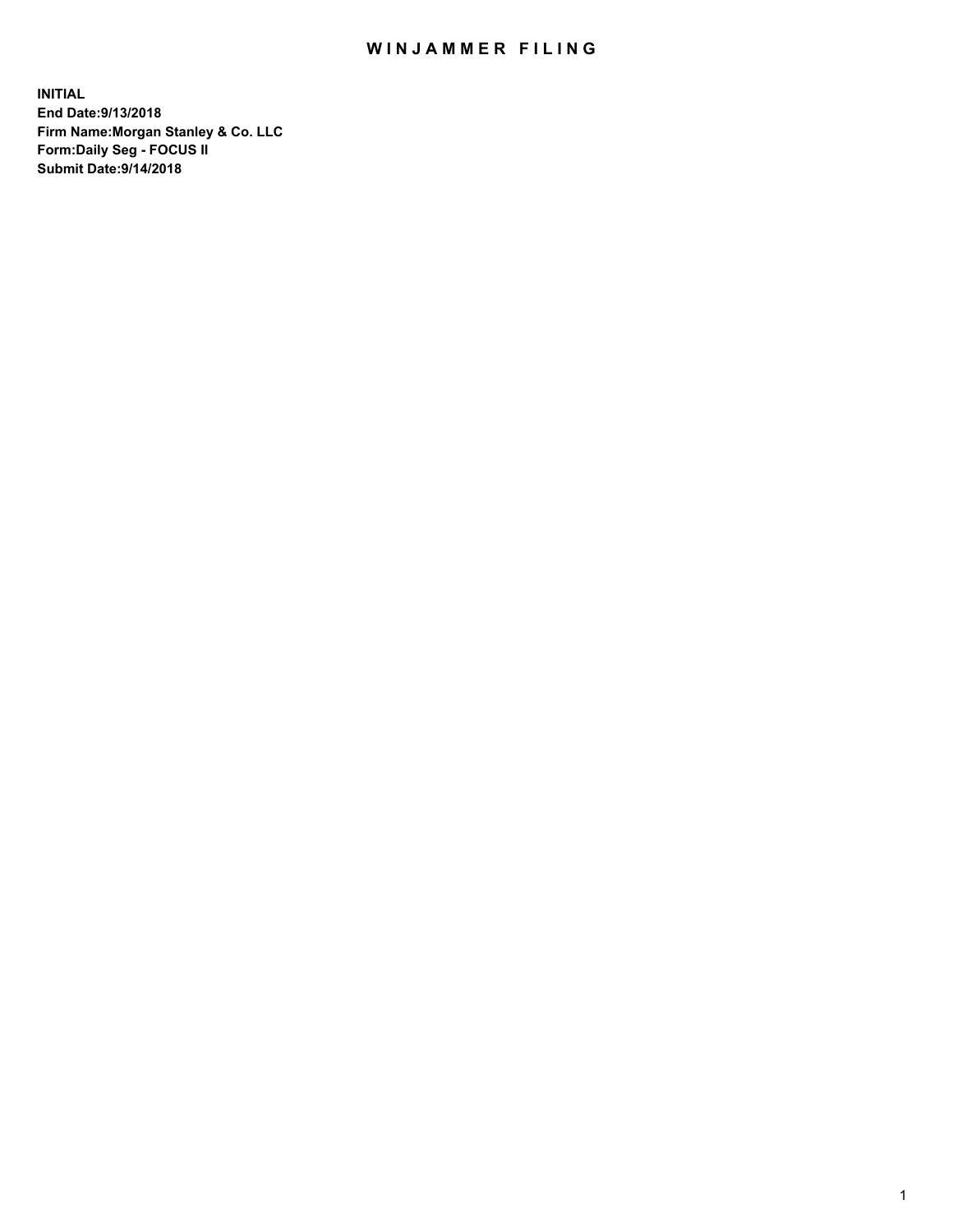**INITIAL End Date:9/13/2018 Firm Name:Morgan Stanley & Co. LLC Form:Daily Seg - FOCUS II Submit Date:9/14/2018 Daily Segregation - Cover Page**

| Name of Company                                                                                                                                                                                                                                                                                                                | Morgan Stanley & Co. LLC                               |
|--------------------------------------------------------------------------------------------------------------------------------------------------------------------------------------------------------------------------------------------------------------------------------------------------------------------------------|--------------------------------------------------------|
| <b>Contact Name</b>                                                                                                                                                                                                                                                                                                            | <b>Ikram Shah</b>                                      |
| <b>Contact Phone Number</b>                                                                                                                                                                                                                                                                                                    | 212-276-0963                                           |
| <b>Contact Email Address</b>                                                                                                                                                                                                                                                                                                   | lkram.shah@morganstanley.com                           |
| FCM's Customer Segregated Funds Residual Interest Target (choose one):<br>a. Minimum dollar amount: ; or<br>b. Minimum percentage of customer segregated funds required:% ; or<br>c. Dollar amount range between: and; or<br>d. Percentage range of customer segregated funds required between:% and%.                         | 280,000,000<br><u>0</u><br><u>0 0</u><br>0 Q           |
| FCM's Customer Secured Amount Funds Residual Interest Target (choose one):<br>a. Minimum dollar amount: ; or<br>b. Minimum percentage of customer secured funds required:%; or<br>c. Dollar amount range between: and; or<br>d. Percentage range of customer secured funds required between:% and%.                            | 140,000,000<br><u>0</u><br><u>00</u><br>0 <sub>0</sub> |
| FCM's Cleared Swaps Customer Collateral Residual Interest Target (choose one):<br>a. Minimum dollar amount: ; or<br>b. Minimum percentage of cleared swaps customer collateral required:% ; or<br>c. Dollar amount range between: and; or<br>d. Percentage range of cleared swaps customer collateral required between:% and%. | 92,000,000<br><u>0</u><br><u>00</u><br>0 <sup>0</sup>  |

Attach supporting documents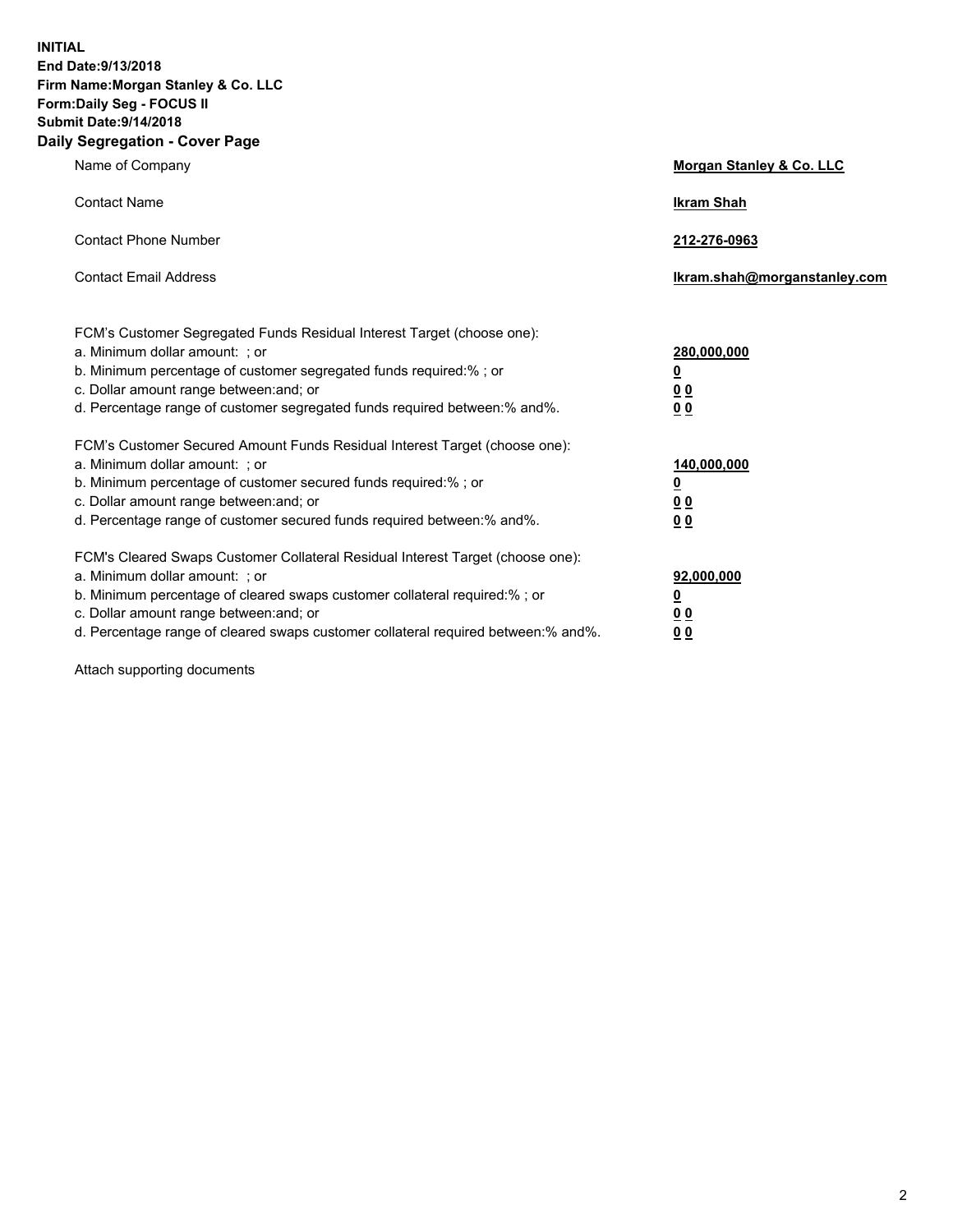## **INITIAL End Date:9/13/2018 Firm Name:Morgan Stanley & Co. LLC Form:Daily Seg - FOCUS II Submit Date:9/14/2018 Daily Segregation - Secured Amounts**

Foreign Futures and Foreign Options Secured Amounts Amount required to be set aside pursuant to law, rule or regulation of a foreign government or a rule of a self-regulatory organization authorized thereunder 1. Net ledger balance - Foreign Futures and Foreign Option Trading - All Customers A. Cash **3,522,752,871** [7315] B. Securities (at market) **2,385,738,568** [7317] 2. Net unrealized profit (loss) in open futures contracts traded on a foreign board of trade **-698,533,257** [7325] 3. Exchange traded options a. Market value of open option contracts purchased on a foreign board of trade **25,687,981** [7335] b. Market value of open contracts granted (sold) on a foreign board of trade **-23,149,920** [7337] 4. Net equity (deficit) (add lines 1. 2. and 3.) **5,212,496,243** [7345] 5. Account liquidating to a deficit and account with a debit balances - gross amount **252,420,295** [7351] Less: amount offset by customer owned securities **-247,365,723** [7352] **5,054,572** 6. Amount required to be set aside as the secured amount - Net Liquidating Equity Method (add lines 4 and 5) 7. Greater of amount required to be set aside pursuant to foreign jurisdiction (above) or line 6.

## FUNDS DEPOSITED IN SEPARATE REGULATION 30.7 ACCOUNTS

- 1. Cash in banks
	- A. Banks located in the United States **529,863,122** [7500]
	- B. Other banks qualified under Regulation 30.7 **823,656,137** [7520] **1,353,519,259**
- 2. Securities
	- A. In safekeeping with banks located in the United States **108,083,220** [7540]
	- B. In safekeeping with other banks qualified under Regulation 30.7 **0** [7560] **108,083,220** [7570]
- 3. Equities with registered futures commission merchants
	-
	- B. Securities **0** [7590]
	- C. Unrealized gain (loss) on open futures contracts **1,032,724** [7600]
	- D. Value of long option contracts **0** [7610]
- 
- 4. Amounts held by clearing organizations of foreign boards of trade
	-
	- B. Securities **0** [7650]
	- C. Amount due to (from) clearing organization daily variation **0** [7660]
	- D. Value of long option contracts **0** [7670]
	- E. Value of short option contracts **0** [7675] **0** [7680]
- 5. Amounts held by members of foreign boards of trade
	-
	-
	- C. Unrealized gain (loss) on open futures contracts **-699,565,980** [7720]
	- D. Value of long option contracts **25,687,981** [7730]
	-
- 6. Amounts with other depositories designated by a foreign board of trade **0** [7760]
- 7. Segregated funds on hand **0** [7765]
- 8. Total funds in separate section 30.7 accounts **5,409,071,169** [7770]
- 9. Excess (deficiency) Set Aside for Secured Amount (subtract line 7 Secured Statement Page 1 from Line 8)
- 10. Management Target Amount for Excess funds in separate section 30.7 accounts **140,000,000** [7780]
- 11. Excess (deficiency) funds in separate 30.7 accounts over (under) Management Target **51,520,354** [7785]

**0** [7305]

[7354] **5,217,550,815** [7355]

**5,217,550,815** [7360]

[7530]

 A. Cash **6,953,165** [7580] E. Value of short option contracts **0** [7615] **7,985,889** [7620]

A. Cash **0** [7640]

 A. Cash **2,358,855,372** [7700] B. Securities **2,277,655,348** [7710] E. Value of short option contracts **-23,149,920** [7735] **3,939,482,801** [7740] **191,520,354** [7380]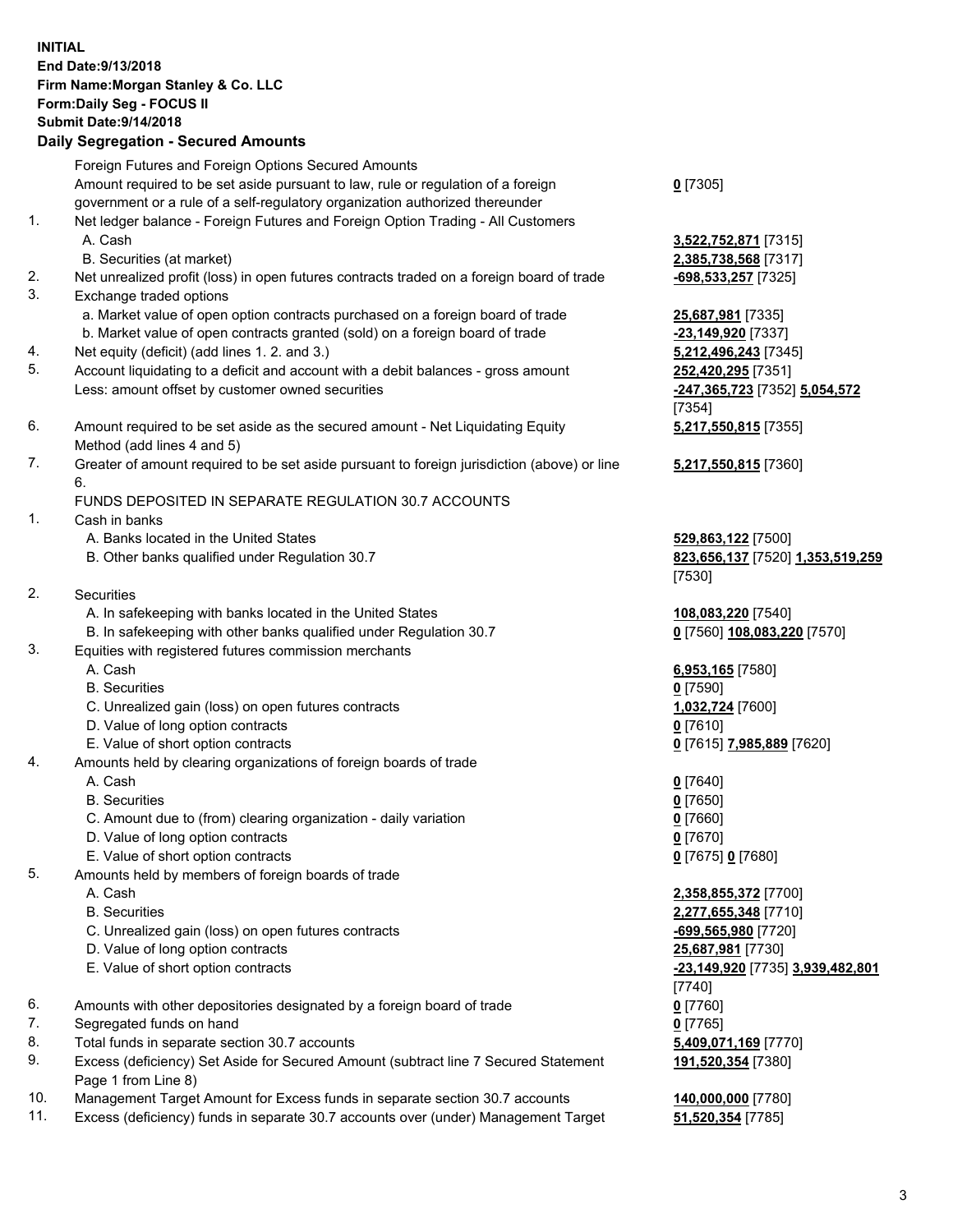**INITIAL End Date:9/13/2018 Firm Name:Morgan Stanley & Co. LLC Form:Daily Seg - FOCUS II Submit Date:9/14/2018 Daily Segregation - Segregation Statement** SEGREGATION REQUIREMENTS(Section 4d(2) of the CEAct) 1. Net ledger balance A. Cash **11,583,798,499** [7010] B. Securities (at market) **6,030,717,530** [7020] 2. Net unrealized profit (loss) in open futures contracts traded on a contract market **-712,920,343** [7030] 3. Exchange traded options A. Add market value of open option contracts purchased on a contract market **375,659,353** [7032] B. Deduct market value of open option contracts granted (sold) on a contract market **-456,460,835** [7033] 4. Net equity (deficit) (add lines 1, 2 and 3) **16,820,794,204** [7040] 5. Accounts liquidating to a deficit and accounts with debit balances - gross amount **371,086,021** [7045] Less: amount offset by customer securities **-370,168,687** [7047] **917,334** [7050] 6. Amount required to be segregated (add lines 4 and 5) **16,821,711,538** [7060] FUNDS IN SEGREGATED ACCOUNTS 7. Deposited in segregated funds bank accounts A. Cash **4,637,725,425** [7070] B. Securities representing investments of customers' funds (at market) **0** [7080] C. Securities held for particular customers or option customers in lieu of cash (at market) **919,469,407** [7090] 8. Margins on deposit with derivatives clearing organizations of contract markets A. Cash **6,563,380,928** [7100] B. Securities representing investments of customers' funds (at market) **0** [7110] C. Securities held for particular customers or option customers in lieu of cash (at market) **5,111,248,123** [7120] 9. Net settlement from (to) derivatives clearing organizations of contract markets **-1,679,772** [7130] 10. Exchange traded options A. Value of open long option contracts **375,659,353** [7132] B. Value of open short option contracts **-456,460,835** [7133] 11. Net equities with other FCMs A. Net liquidating equity **5,223,043** [7140] B. Securities representing investments of customers' funds (at market) **0** [7160] C. Securities held for particular customers or option customers in lieu of cash (at market) **0** [7170] 12. Segregated funds on hand **0** [7150] 13. Total amount in segregation (add lines 7 through 12) **17,154,565,672** [7180] 14. Excess (deficiency) funds in segregation (subtract line 6 from line 13) **332,854,134** [7190] 15. Management Target Amount for Excess funds in segregation **280,000,000** [7194] **52,854,134** [7198]

16. Excess (deficiency) funds in segregation over (under) Management Target Amount Excess